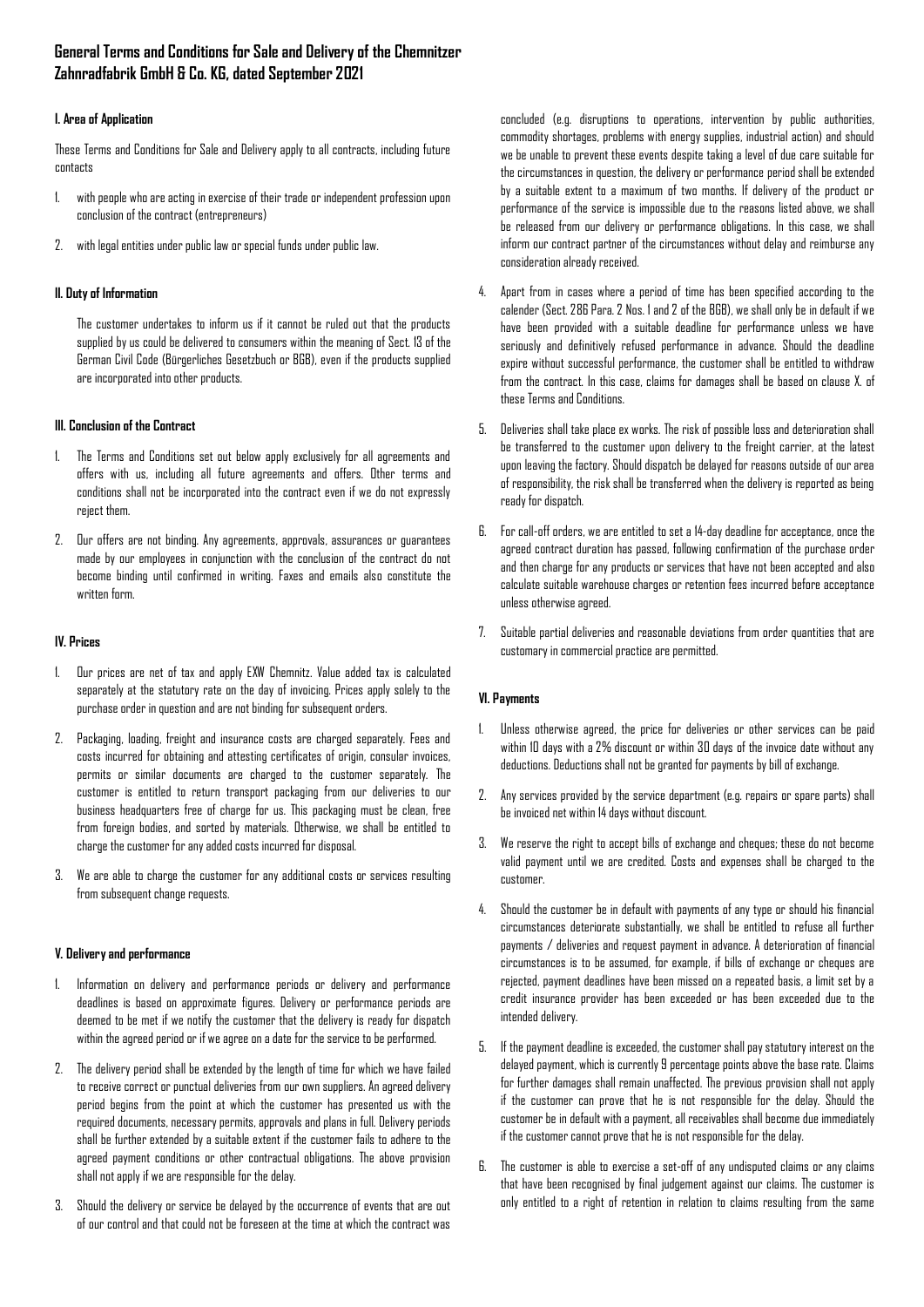contractual relationship if they are undisputed or recognised by final judgement.

# **VII. Retention of Title**

- 1. We shall retain ownership of all of the products and services that we supply until all receivables – both future and existing – from the customer resulting from the business relationship have been satisfied. For additions to open invoices, the retention of title shall apply for the balance in question. We are entitled to take back any goods in the event of a delayed payment by the customer. Should we take back any purchased items, we shall withdraw from the contract. Once we have taken back the purchased items, we shall be entitled to utilise them. The goods shall be credited for the amount of actual sales revenue minus resale and return costs. The customer undertakes to insure our property against fire and water damage and theft for the original value at his own cost. The customer hereby assigns any claims against the insurance to us. Should the customer be unable to provide evidence when requested that a sufficient insurance policy has been taken out, we shall be entitled to insure the delivery object against theft, breakage, fire, water and other damage at the customer's cost.
- 2. The customer shall inform us without delay in the event of seizure, confiscation and other instructions or intervention by third parties.
- 3. The customer is permitted to process the product as part of proper business practice or to sell it to other parties following agreement of an extended or expanded retention of title. He is not entitled to dispose of the goods in any other way. The customer's entitlement to process and sell the goods shall expire if he fails to adhere to his payment obligations to us, is in severe breach of the obligations arising from the contract concluded, or experiences a deterioration of his financial situation. A deterioration of the financial situation is defined as a suspension of payments, indebtedness, a request to open insolvency proceedings and any other major changes to the customer's financial circumstances, which may lead to our security being put at risk.
- 4. The reserved goods shall be processed for us. We shall be entitled to co-ownership according to Sect. 947 onwards of the BGB in the event of combined processing for several suppliers. Should the customer combine or integrate our product with an item belonging to him so that the customer's item can be seen as the principal item, the customer shall hereby already transfer a share in co-ownership of the principal item that reflects the value of our product in proportion to the value of the principal item. Our co-owned property shall remain in the customer's possession and the customer shall store the item for us.
- 5. The customer shall hereby assign a priority share equivalent to our share of coownership of the receivables and ancillary rights resulting from resale. He is not entitled to agree a non-assignability clause. Should one of the customer's debtors render partial payments to the customer, the claims assigned to us shall be deemed to be paid as the last. The customer is entitled to collect the claims assigned as part of normal business practice. This entitlement shall expire in the event of the circumstances listed in clause VII. 3 of these Terms and Conditions. In this case, the customer shall be required to assist in collecting the claims.
- 6. At the customer's request, we undertake to release the securities of our choice as relinquished under the provisions given above if their value exceeds the value of the total receivables by more than 10%.

#### **VIII. Liability for Defects**

- 1. Liability for a particular purpose shall only be assumed where the purpose is expressly agreed in writing. Otherwise, the customer shall be responsible for the suitability and usage risk.
- 2. Information that we publish in text or drawing form, e.g. in catalogues, descriptions, illustrations and drawings, and any information related to dimensions, weights and

performance shall only refer to the properties of our products and do not represent a guarantee within the meaning of Sect. 443 of the BGB.

- 3. The customer is obliged to accept the delivery/performance if the products exhibit only insignificant defects.
- 4. The customer's claims for defects require the customer to have properly fulfilled his obligations of inspection and notification of defects set out under Sect. 377 of the German Commercial Code (the Handelsgesetzbuch or HGB). Statutory regulations regarding the inspection of products and notification of defects shall apply providing that the obligation to inspect the goods following delivery extends to any inspection documents and that we are notified of any defects of products and inspection documents in writing or in text form. Any handling of defect reports by us, in particular the inspection of the goods once they have been returned by the customer, does not mean that we release the customer from his obligations regarding the notification of defects.
- 5. In the event of authorised and timely notification of defects, we shall be entitled to choose whether to rectify the defect or to deliver a defect-free product (cure under Sect. 439 of the BGB). The customer must grant us the necessary time and opportunity to rectify the defect free of charge. We shall only assume installation and dismantling costs according to the conditions set out in clause X. We shall not bear any expenses required to rectify any defects, in particular transportation, handling, labour and material costs, insofar as these are increased by the products having to be transported to another location other than the place of delivery. Parts that are subject to complaints by the customer shall not be returned to us until we request the customer to do so. Where necessary these parts need to be shipped in appropriate packaging and with a packing slip including the order number.
- 6. We are able to reject any rectification measures if they can only be carried out with disproportionately high costs. This shall particularly apply if the costs exceed 150% of the purchase price. Any other statutory rights belonging to the customer (reduction, withdrawal, damages, reimbursement of costs) shall remain unaffected.
- 7. Unless otherwise prescribed by law, the customer is obliged to first set us a suitable deadline for rectification in writing or text form before exercising any other warranty rights. Following prior liaison, we shall be granted the necessary time and opportunity to rectify the defects. Should the customer fail to grant us timely opportunity to ascertain the presence of defects, and in particular should he fail to provide us – upon request – with the products subject to the complaint or samples thereof for inspection purposes without delay, his rights relating to material defects shall expire. If the defect is not rectified within a deadline approved by us, the customer shall be entitled to assert his statutory rights, in particular to withdraw from the contract, receive a reduction to the purchase price or to claim damages subject to the conditions under clause X. of these Terms and Conditions. A deadline does not need to be set if we have expressly and seriously rejected retification or if rectification is not possible.
- 8. Withdrawal from the contract shall be excluded if the purchased product exhibits insignificant defects. Insignificant defects refer in particular to insignificant deviations from the properties agreed in the contract and slight impairment to the usability of the goods agreed in the contract.
- 9. The customer can only request claims for damages instead of rectification if the delivery of a defective product represents a major breach of obligations.
- 10. Claims for damages based on indirect damages that occur separately to the rectification (e.g. production stoppage, loss of profits, claims due to delayed delivery to the customer's customer, etc., Sect. 280 of the BGB) can only be asserted if a rectification deadline has been agreed in writing in advance and has then expired without result. Otherwise, the conditions under clause X. of these Terms and Conditions shallapply for claims for damages.
- 11. The warranty period for defects shall be 12 months following transfer of risk.